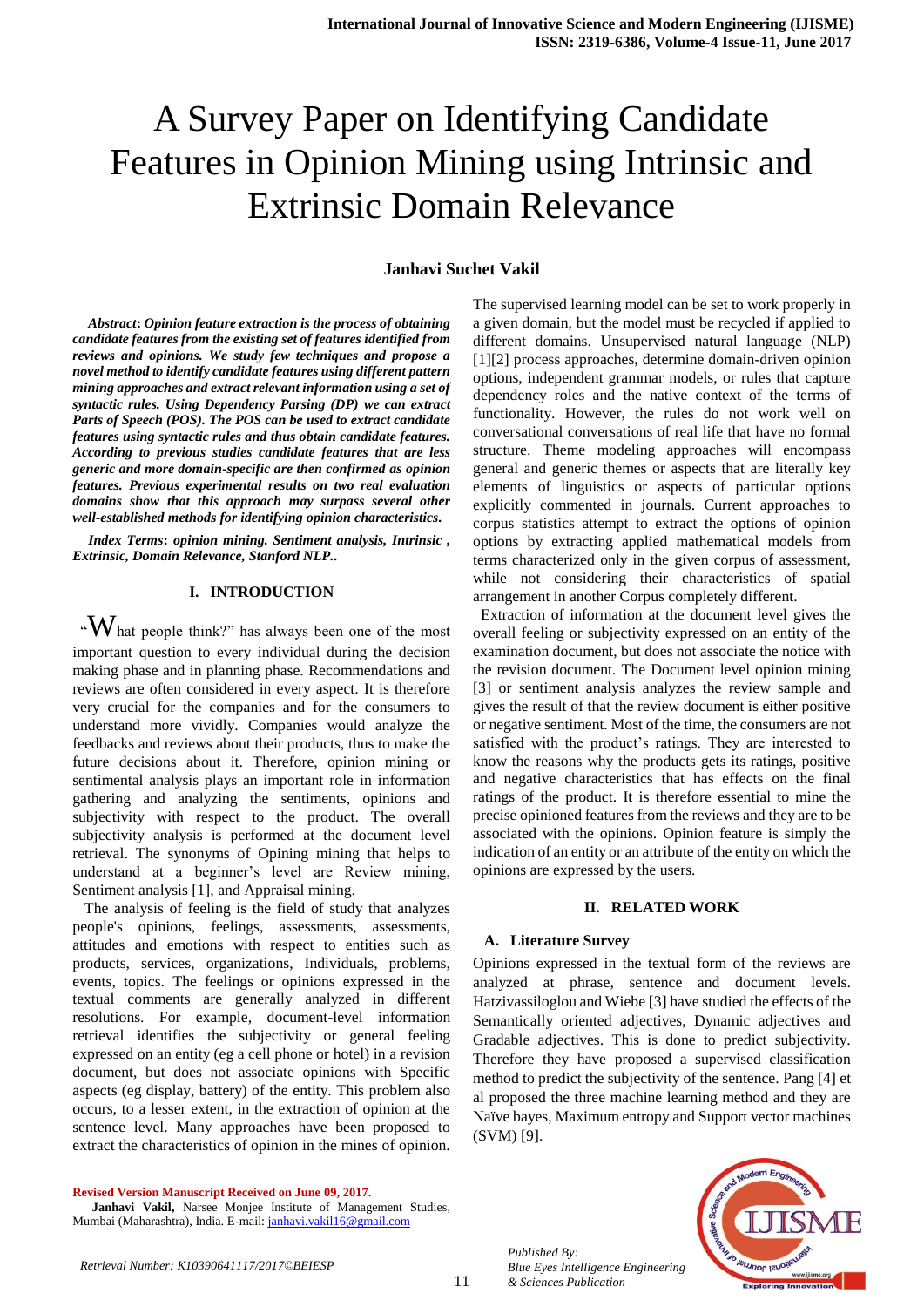The standard machine learning techniques gave good results when compared to the human generated baselines. To prevent the errors of the sentiment classifier to consider wrongful or rather misleading texts, Pang and Lee proposed a study to first employ and perform the subjectivity detector at the sentence level that further identifies whether the sentence is either an objective sentence or a subjective sentence and thus pruning the objective sentences. They are then forwarded to the sentiment classifier for the subjectivity extraction.

 Mcdonald [5] et al investigated to predict the sentiments (opinions) at many different levels of granularity in a textual form of the review with the help of global structured model. This therefore gives an advantage to classify the decisions from one level which can influence the decisions of the other level. Since sentiments are often expressed differently in different kind of domains.

 Bollegala [6] et al proposed an unsupervised learning method, a cross-domain sentiment classifier, that reviews the documents as positive (thumbs up) or negative (thumbs down) and thus the sentiments of each review document is analyzed by the average sentiment orientations in the documented review. It's dependency on the search engine was one of the limitations.

 Maas [7] et al approach uses a mixture of supervised and unsupervised techniques to classify the sentiments at the sentence level and document level to learn the word vectors by capturing the meaning or the semantics of the term document and the sentiment content as well.

 Whenever sentiments analysis is performed at the words level, it mainly checks for its positive or negative opinions (polarities). The opinion of the word (phrase) matters as it is generally context dependent or domain-specific and hence the polarity gives us an opinion over the phrase. Wilson et al presented an approach of predicating of these context-sentiments at the phrase (word) level [10] with the help of machine learning techniques on the various candidate feature factors.

A compositional matrix-space model at the phrase level sentiment analysis was presented by Yessenalina and Carie [8]. The advantage of this approach is that the model can handle the unseen bigrams provided the component unigram is learnt.

 Back in 1940s Machine translation was the first natural language related computer based application. Weaver and Booth proposed a project which was based on computer translations subjecting to breaking the enemy codes during the world war two. Thus Weaver originated the ideas for cryptography in the language processing.

 Natural language processing (NLP) is the field that focuses on the computer understanding and the manipulation of the human language. It covers the interaction between them. NLP is basically a way from which the computers understand, analyze and derive the semantics and meaning of the human language in the smartest and in a very useful way. Many tasks such as translation, Named entity recognition, sentiment analysis, and Speech recognition are performed using NLP. NLP thus allows the machine to understand how humans speak. NLP plays a key component on Artificial Intelligence (AI) and is depended on the machine learning. Chomsky [14] published the Syntactic Structures leading to better insights in

the linguistics and introducing the idea of generative grammar. It further emerged to the speech recognition. Chomsky further introduced the transformational model which had the semantic concerns as the transformational generative grammars were syntactically oriented.

The semantic networks of Quillian [11], conceptual dependencies theory of Schank [12] and case grammar of Fillmore explained the syntactic anomalies and gave semantic representations. Wood's [13] augmented transition networks grew the power of phrase structure by including programming language mechanisms such as LISP.

# **B. System Architecture**

The Text Document or the review document includes both the positive as well as the negative aspect of particular object and an entity in respect with the user's views. Generally, object's overall sentiments may hold both the polarity aspects (positive aspects and negative aspects). Therefore to find the complete aspects about the entity, strong feature-level analysis is require. It therefore requires three major steps:

- 1. Identifying the object features
- 2. Determining the opinion orientations
- 3. Grouping the synonyms

The Rules which are in an improper structure are not able to work well in colloquial or ordinary (familiar) real-life reviews. By applying the approaches of the topic modeling, we can extract the generic topics and the coarse-grained topics which are actually the semantic feature clusters of the precise features which are commented on explicitly in the review documents.

Therefore the proposed method is stated as the following:

- 1. A number of syntactic dependence set of laws are used to produce a list of candidate features from the domain review corpus.
- 2. For each candidate with documented functionality for domain- and domain-specific body bodies, we compute the relevance score. Intrinsic-domain relevance (IDR) is known as the domain relevance score on the domain-specific corpora and extrinsic-domain relevance score (EDR) is known as the domain relevance score of the domain independent corpora.
- 3. Finally, all the candidate features with high EDR and low IDR are removed or discarded. And thus, we call this as interval thresholding the intrinsic and the extrinsic domain relevance criterion (IEDR).

As such, the frequency of the domain-specific opinion features will be more than the domain-independent corpus for a given domain corpus of reviews.



*Published By: Blue Eyes Intelligence Engineering & Sciences Publication*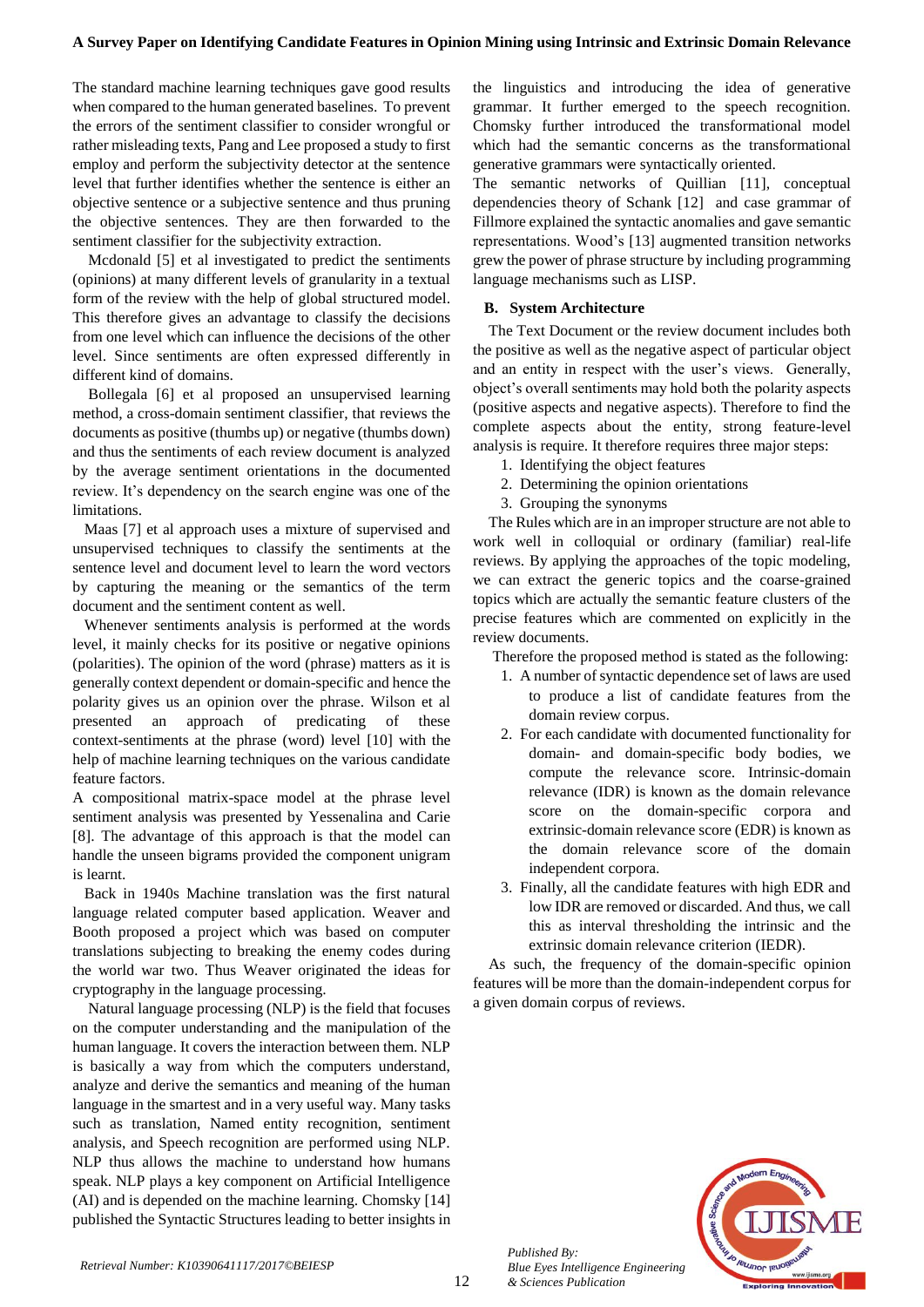

**Figure 1. System Architecture**

Fig 1 explains the flow of the proposed method. With the help of the manually stated syntactic rules, we first mine the list of the candidate features from the given review corpus. Later, the IDR and the EDR is computed. The IDR gives the statistical association of the candidate feature to the given domain corpus whereas, the EDR replicates the statistical relevance of the candidate feature to the domain-independent corpus. Valid opinion features are extracted as the candidate features with IDR gains (high score of IDR) greater than the predefined intrinsic relevance threshold and EDR scores (low EDR score) less than the extrinsic relevance threshold.

### **A. Candidate feature extraction**

The opinion features are made up of noun phrases or nouns which generally emerge as the subject or the object of the review statement.

The subject opinion feature has a syntactic relationship of type subject verb (SBV) with the statement predicate and the object opinion feature has a dependence relationship of verb-object (VOB) on the predicate. This is in the cases of dependence grammar. In further addition to it, it also has a dependence relationship of the preposition object (POB) on the prepositional word in the statement. Therefore we present the three syntactic rules based on the above dependence relations i.e. SBV, VOB, and POB. They are as follows:

|                  | Interpretation                                                |  |
|------------------|---------------------------------------------------------------|--|
|                  | Identify NN as CF,<br>If NN has a SBV                         |  |
|                  | dependency relation.                                          |  |
| CFI              | Identify NN as CF,<br>If NN has a VOB<br>dependency relation. |  |
| $\overline{C}$ F | Identify NN as CF,<br>If NN has a POB<br>dependency relation. |  |
|                  | СF                                                            |  |

The procedural mechanism of the candidate feature extraction is as the following:

Firstly, in a given review corpus, we need to recognize or identify the syntactic organization of each statement. Dependence parsing (DP) is employed.

 The proposed candidate feature extraction method is language reliant. The three syntactic rules (from the table given above) are later applied to the recognized dependence structures. When a rule is fired or implemented, the corresponding nouns or noun phrase are mined as a set of candidate features.

 Domain relevance: The way in which a term is related to a particular domain is based on two types of the statistics which are dispersion and deviation. This is described by the domain relevance. Dispersion gives us the frequency or counts the number of times a particular term is referred across the documents by computing the distributional importance of that term across many different documents in the entire domain. This is generally known as the horizontal significance.

## **B. Opinion feature Identification**

Intrinsic and extrinsic domain relevance: The domain relevance of particular opinion feature calculated on the given domain specific review corpus is known an Intrinsic Domain Relevance (IDR). The domain relevance of particular opinion feature calculated on the given domain-independent review corpus is known an Extrinsic Domain Relevance (EDR). The IDR gives the statistical association of the candidate feature to the given domain corpus and the EDR illustrates the statistical association of the candidate feature to the domain-independent corpus, as the candidate features are related to either one corpus or the other but never related to both the corpora at the same time. Therefore in such a case, the EDR also gives the irrelevance of the candidate feature to the given review corpus. Also, there are some common terms that are used everywhere and also used in the review corpus as candidate features.

#### **C. Proposed Architecture**

Number citations consecutively in square brackets [1]. The sentence punctuation follows the brackets [2]. Multiple references [2], [3] are each numbered with separate brackets [1]–[3]. When citing a section in a book, please give the relevant page numbers [2]. In sentences, refer simply to the reference number, as in [3]. Do not use "Ref. [3]" or "reference [3]" except at the beginning of a sentence: "Reference [3] shows ... ." Number footnotes separately in superscripts (Insert  $\vert$  Footnote).<sup>1</sup> Place the actual footnote at the bottom of the column in which it is cited; do not put footnotes in the reference list (endnotes). Use letters for table footnotes (see Table I).

#### **D. POS patterns and candidate generation**

In this model, we extract the combination of nouns and noun phrases and adjectives from the review sentences since according to the observations the aspects are the nouns. We

<sup>1</sup>It is recommended that footnotes be avoided (except for the unnumbered footnote with the receipt date on the first page). Instead, try to integrate the footnote information into the text.



.

*Published By:*

*& Sciences Publication* 

*Blue Eyes Intelligence Engineering*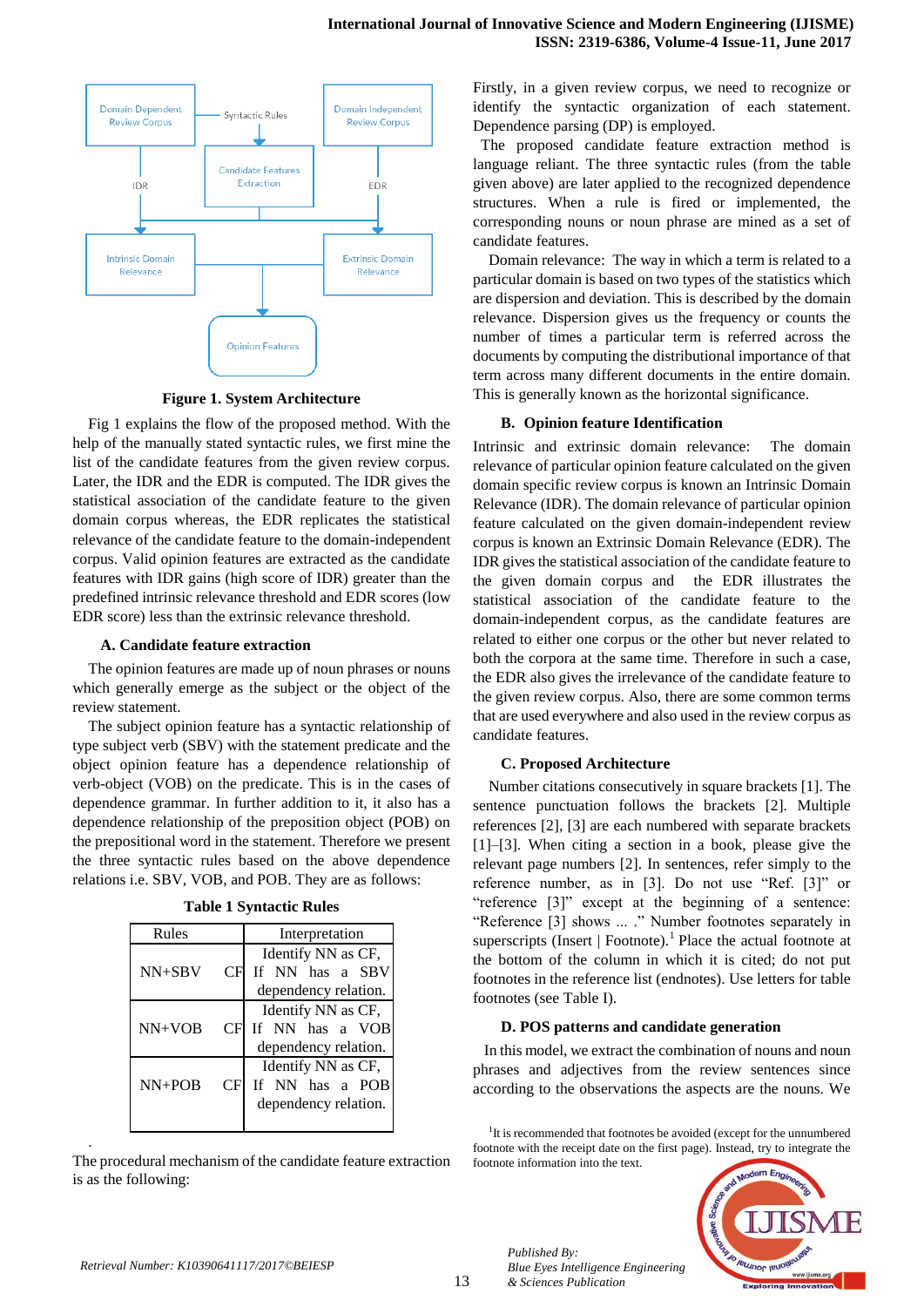#### **A Survey Paper on Identifying Candidate Features in Opinion Mining using Intrinsic and Extrinsic Domain Relevance**

introduce the heuristics combinations in the table which are the experimentally extracted POS patterns. The first row gives the heuristic combinations selects the candidate aspects from the noun phrase patterns like "NN", "NNS", "NN NN" , etc. The second row uses patterns like "JJ NN", "JJ NNS", "JJ NN NN", etc. The third row selects candidates based on the pattern ''DT JJ", etc. The last row uses heuristic patterns like ''DT VBG'', ''VBG NN'' and ''NN VBG NN''.

#### **Table 2 Heuristic Rules**

| generation                    | Heuristic combination POS patterns for candidate |  |  |
|-------------------------------|--------------------------------------------------|--|--|
| <b>Description</b>            | <b>Pattern</b>                                   |  |  |
| <b>Nouns</b>                  | Unigram to four-gram of NN<br>and NNS            |  |  |
| Nouns and adjectives          | Bigram to four-gram of JJ, NN<br>and NNS         |  |  |
| Determiners and<br>adjectives | Bigram of DT and JJ                              |  |  |
| Nouns and verb<br>gerunds     | Bigram to trigram of DT, NN,<br>NNS and VBG      |  |  |

Once we find the candidate features, we move to the next level of aspect identification.

We therefore start with the heuristics and the experimentally extracted rules. The two rules in the aspect detection model are:

**Rule #1**: The aspects for which there are no opinion words within the sentence are removed.

**Rule #2**: The aspects that contain stop words are removed.



#### **Figure 2 Proposed Architecture**

The purpose of extracting the aspects is to construct a sentimental analysis system. The aspect is not very valuable if there are no opinion words that appear with it. Hence, we employ Rule #1 mentioned above. Opinion words are words that help us understand if the people have given a positive or negative opinion. In this study we check adjective phrases for opinion words in Rule #1 as most of the opinion words are adjectives in the sentence and therefore we extract adjective phrases from review sentences to construct a polarity lexicon.

We will demonstrate the working to the review sentences ''Signal strength will affect the battery life.'' and ''Battery life is very good, I use it every day and I have to charge it every 4 or 5 days or so.'' Both of these sentences talk about the aspect ''battery life''. The first sentence is not an opinionated sentence and states a fact about battery life, whereas, the second sentence expresses an opinion or sentiment about ''battery life''. On applying Rule #1 we ignore sentences without opinions like the first sentence for candidate aspect extraction.

By using the Rule #2 candidate aspects that contain stop words are removed as they are considered not to contribute any semantic weight. For instance, pattern ''JJ NN'' from Table 2 can extract some incorrect aspect candidates like ''other cellphone''. According to Rule #2 this ''other cellphone'' should be removed for the set of candidate aspects. These heuristic rules turned out to improve the performance of aspect detection model. Through these performed experiments.

#### **E. Identification of implicit aspects**

In this section we focus on identifying the implicit aspects. We therefore consider that an implicit aspect should satisfy the following criteria:

- 1. In the review sentence, the related aspect word does not occur explicitly.
- 2. In the review sentence, the aspect can be discovered by the opinion words or its surrounding words.

| POS Tag            | Expression          |
|--------------------|---------------------|
| CD                 | <b>CARDINAL</b>     |
| FW                 | <b>FOREIGNWORD</b>  |
| UH                 | <b>INTERJECTION</b> |
| LS                 | <b>LISTMARKER</b>   |
| NN, NNS, NNP, NNPS | <b>NOUN</b>         |
| <b>PRP</b>         | <b>INTERJECTION</b> |
| MD                 | <b>MODAL</b>        |
| PB, RBR, RBS       | <b>ADVERBS</b>      |

#### **Table 2 Penn Diagram**

#### **Table 3 Review Aspects**

Examples of implicit aspects in review sentences for Nokia 6610.

| <b>Review sentence</b>                                       | Implicit<br>aspects |
|--------------------------------------------------------------|---------------------|
| It is small                                                  | <b>Size</b>         |
| I like my phone to be small so I can fit it<br>in my pockets | <b>Size</b>         |
| This is a very light phone                                   | Weight              |

In the above given table there are three examples of implicit aspects in review sentences for Nokia 6610 from www.amazon.com. For identifying implicit aspects in the reviews, we propose a graph-based approach. We draw a graph for aspects and opinion words by utilizing a list of predefined aspects, and a polarity lexicon. From the polarity lexicon, the graph uses an opinion word as a node. It maps this node to the set of the aspects nodes. In the graph, if a pair of nodes co-occurs together in a review sentence, we set an edge to it and we assign initial weight w to the edge as the number of their co-occurrence.

We use extracted aspects and opinion words from the previous sections in this proposed approach. Since using only the co-occurrence of aspect and opinion word for identifying implicit aspects are not enough we therefore define a function to measure the aspect association and opinion word as: